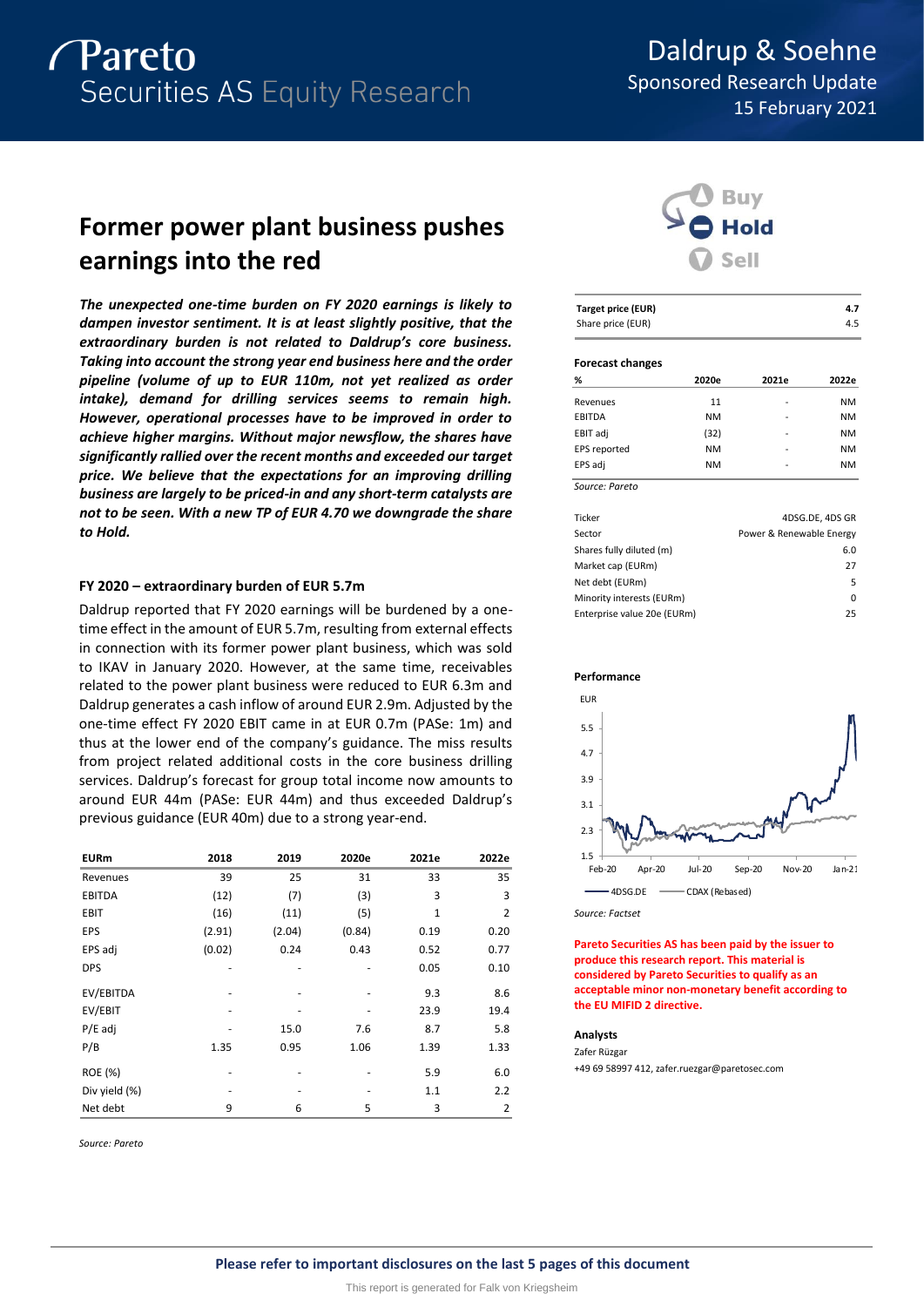We roll forward our DCF model and do some minor upward adjustments to our long-term assumptions. We derive a new TP of EUR 4.70 (prev. EUR 4.00).

### **DCF model**

|                                  |         |          | <b>Phase I</b> |          |                       |                                                             |         | <b>Phase II</b> |                     |                    | <b>Phase III</b> |
|----------------------------------|---------|----------|----------------|----------|-----------------------|-------------------------------------------------------------|---------|-----------------|---------------------|--------------------|------------------|
| <b>EUR</b> m                     |         |          |                |          |                       | 2021e 2022e 2023e 2024e 2025e 2026e 2027e 2028e 2029e 2030e |         |                 |                     |                    |                  |
| <b>Revenues</b>                  | 33      | 35       | 37             | 40       | 42                    | 44                                                          | 46      | 48              | 50                  | 52                 |                  |
| growth rate                      | 4.8%    | 7.4%     | 7.0%           | 6.8%     | 5.5%                  | 5.2%                                                        | 4.8%    | 4.5%            | 4.2%                | 3.5%               |                  |
| <b>EBIT</b>                      | 1.3     | 1.5      | 1.8            | 2.1      | 2.3                   | 2.5                                                         | 2.7     | 2.8             | 3.0                 | 3.1                |                  |
| EBIT margin                      | 3.9%    | 4.3%     | 4.7%           | 5.2%     | 5.6%                  | 5.7%                                                        | 5.7%    | 5.8%            | 5.9%                | 6.0%               |                  |
| Tax                              | $-0.1$  | $-0.2$   | $-0.3$         | $-0.4$   | $-0.5$                | $-0.6$                                                      | -0.6    | $-0.7$          | $-0.8$              | $-0.9$             |                  |
| Tax rate                         | 5%      | 15%      | 15%            | 20%      | 20%                   | 22%                                                         | 24%     | 26%             | 26%                 | 28%                |                  |
| Depr. & Amort.                   | 2.0     | 1.9      | 1.8            | 1.8      | 1.7                   | 1.5                                                         | 1.5     | 1.5             | 1.5                 | 1.5                |                  |
| % of sales                       | 6.2%    | 5.4%     | 4.8%           | 4.4%     | 4.0%                  | 3.5%                                                        | 3.2%    | 3.1%            | 3.0%                | 2.9%               |                  |
| Capex                            | $-1.2$  | $-1.2$   | $-1.3$         | $-1.4$   | $-1.5$                | $-1.4$                                                      | $-1.4$  | $-1.5$          | $-1.5$              | $-1.6$             |                  |
| % of sales                       | 3.8%    | 3.5%     | 3.5%           | 3.5%     | 3.5%                  | 3.3%                                                        | 3.1%    | 3.1%            | 3.0%                | 3.0%               |                  |
| Change in WC & P                 | 0.7     | 0.2      | 0.1            | $-0.2$   | $-0.3$                | $-0.3$                                                      | $-0.3$  | $-0.3$          | $-0.3$              | $-0.3$             |                  |
| % of sales                       | $-2.2%$ | $-0.6%$  | $-0.2%$        | 0.5%     | 0.6%                  | 0.6%                                                        | 0.6%    | 0.5%            | 0.5%                | 0.5%               |                  |
| <b>Free Cash Flow</b>            | 2.7     | 2.2      | 2.1            | 1.8      | 1.8                   | 1.8                                                         | 1.8     | 1.8             | 1.9                 | 2.0                | 38.4             |
| growth rate                      | nm      | $-19.3%$ | $-4.3%$        | $-13.1%$ | 2.2%                  | $-3.0%$                                                     | $-0.1%$ | 1.4%            | 5.2%                | 2.6%               | 2.0%             |
| <b>Present Value FCF</b>         | 2.5     | 1.9      | 1.7            | 1.4      | 1.3                   | 1.2                                                         | 1.1     | 1.0             | 1.0                 | 1.0                | 19.3             |
| PV Phase I                       |         | 9        |                |          | <b>Risk free rate</b> |                                                             | 3.00%   |                 |                     | Targ. equity ratio | 70%              |
| PV Phase II                      |         | 5        |                |          | <b>Premium Equity</b> |                                                             | 5.00%   |                 | <b>Beta</b>         |                    | 1.2              |
| PV Phase III                     |         | 19       |                |          | <b>Premium Debt</b>   |                                                             | 2.00%   |                 | <b>WACC</b>         |                    | 7.21%            |
| <b>Enterprise value</b>          |         | 33       |                |          | Sensitivity           |                                                             |         |                 | Growth in phase III |                    |                  |
| - Net Debt (Cash)                |         | 5        |                |          |                       |                                                             | 1.0%    | 1.5%            | 2.0%                | 2.5%               | 3.0%             |
| - Pension Provisions             |         | 0        |                |          |                       | 6.5%                                                        | 4.8     | 5.1             | 5.6                 | 6.1                | 6.8              |
| - Minorities & Peripherals       |         | 0        |                |          |                       | 6.8%                                                        | 4.5     | 4.8             | 5.1                 | 5.5                | 6.1              |
| + MV of financial assets         |         |          |                |          | <b>WACC</b>           | 7.2%                                                        | 4.2     | 4.4             | 4.7                 | 5.1                | 5.5              |
| - Paid-out dividends for last FY |         | 0        |                |          |                       | 7.6%                                                        | 3.9     | 4.1             | 4.4                 | 4.7                | 5.0              |
| + Other EV items (power plants)  |         | 0        |                |          |                       | 7.9%                                                        | 3.7     | 3.8             | 4.1                 | 4.3                | 4.6              |
| <b>Equity value</b>              |         | 28       |                |          |                       |                                                             |         |                 |                     |                    |                  |
| Number of shares                 |         | 6.0      |                |          |                       |                                                             |         |                 |                     |                    |                  |
| Value per share $(\epsilon)$     |         | 4.71     |                |          |                       |                                                             |         |                 |                     |                    |                  |
| Current Price (€)                |         | 4.74     |                |          |                       |                                                             |         |                 |                     |                    |                  |
| Upside                           |         | $-1%$    |                |          |                       |                                                             |         |                 |                     |                    |                  |

*Source: Pareto Securities Research*

#### **Shares vs. Germany renewables**



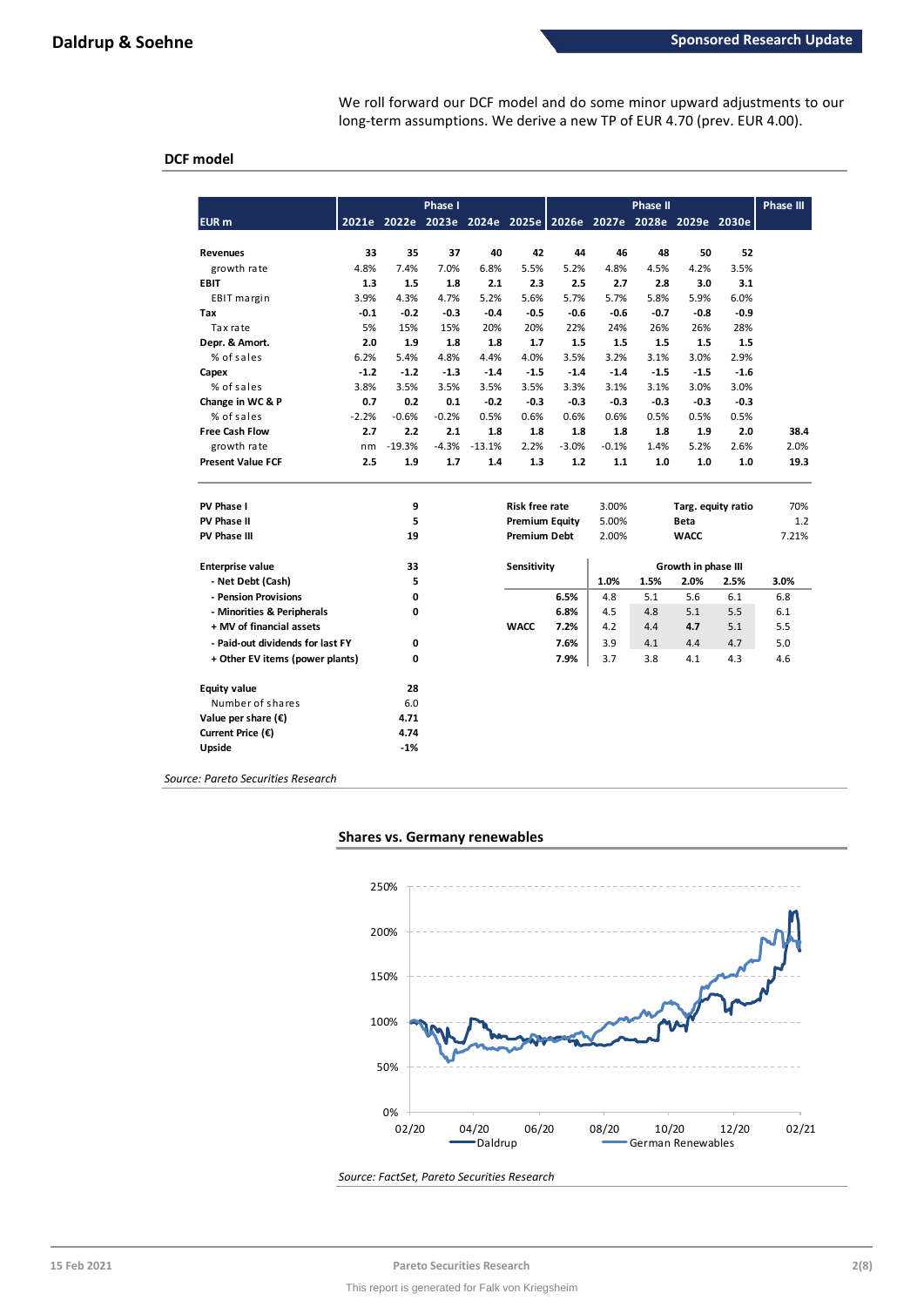## **Daldrup & Soehne Sponsored Research Update Sponsored Research Update**

| PROFIT & LOSS (fiscal year) (EURm)             | 2015                     | 2016                     | 2017                     | 2018                     | 2019                     | 2020e                    | 2021e                    | 2022e                   |
|------------------------------------------------|--------------------------|--------------------------|--------------------------|--------------------------|--------------------------|--------------------------|--------------------------|-------------------------|
| <b>Revenues</b>                                | 17                       | 31                       | 25                       | 39                       | 25                       | 31                       | 33                       | 35                      |
| <b>EBITDA</b>                                  | 4                        | 4                        | 5                        | (12)                     | (7)                      | (3)                      | 3                        | 3                       |
| Depreciation & amortisation                    | (4)                      | (4)                      | (4)                      | (4)                      | (4)                      | (2)                      | (2)                      | (2)                     |
| <b>EBIT</b>                                    | $\mathbf{1}$             | 1                        | $\mathbf{1}$             | (16)                     | (11)                     | (5)                      | 1                        | $\overline{\mathbf{2}}$ |
| Net interest                                   | (1)                      | (1)                      | (1)                      | (2)                      | (2)                      | (0)                      | (0)                      | (0)                     |
| Other financial items                          | $\blacksquare$           |                          | $\overline{a}$           | $\overline{\phantom{a}}$ | $\blacksquare$           |                          |                          |                         |
| <b>Profit before taxes</b>                     | 0                        | (0)                      | 0                        | (18)                     | (12)                     | (5)                      | 1                        | 1                       |
| Taxes                                          | 0                        | (0)                      | 0                        | (0)                      | 0                        | (0)                      | (0)                      | (0)                     |
| Minority interest                              | 0                        | 0                        | 0                        | (1)                      | (0)                      | $\overline{a}$           |                          |                         |
| Net profit                                     | 0                        | 0                        | (0)                      | (17)                     | (12)                     | (5)                      | 1                        | 1                       |
| EPS reported                                   | 0.07                     | 0.07                     | (0.02)                   | (2.91)                   | (2.04)                   | (0.84)                   | 0.19                     | 0.20                    |
| <b>EPS adjusted</b>                            | 0.07                     | 0.07                     | 0.04                     | (0.02)                   | 0.24                     | 0.43                     | 0.52                     | 0.77                    |
| <b>DPS</b>                                     |                          |                          |                          |                          |                          |                          | 0.05                     | 0.10                    |
| <b>BALANCE SHEET (EURm)</b>                    | 2015                     | 2016                     | 2017                     | 2018                     | 2019                     | 2020e                    | 2021e                    | 2022e                   |
| Tangible non current assets                    | 27                       | 25                       | 36                       | 113                      | 10                       | 9                        | 8                        | 8                       |
| Other non-current assets                       | 25                       | 23                       | 23                       | 3                        | 0                        | 0                        | 0                        | 0                       |
| Other current assets                           | 34                       | 43                       | 42                       | 24                       | 34                       | 27                       | 28                       | 29                      |
| Cash & equivalents                             | 3                        | $\mathbf 1$              | $\mathbf{1}$             | $\overline{2}$           | 3                        | 3                        | 4                        | 6                       |
| <b>Total assets</b>                            | 89                       | 91                       | 102                      | 142                      | 46                       | 39                       | 41                       | 42                      |
| Total equity                                   | 46                       | 46                       | 46                       | 55                       | 23                       | 18                       | 19                       | 20                      |
| Interest-bearing non-current debt              | 12                       | 9                        | $\overline{a}$           | $\overline{\phantom{a}}$ | 9                        | 8                        | 8                        | 8                       |
| Interest-bearing current debt                  | $\overline{\phantom{a}}$ | $\overline{\phantom{a}}$ | $\overline{\phantom{m}}$ | $\overline{\phantom{a}}$ | $\overline{\phantom{a}}$ |                          | $\overline{\phantom{a}}$ |                         |
| Other Debt                                     | 30                       | 37                       | 56                       | 87                       | 14                       | 13                       | 14                       | 14                      |
| <b>Total liabilites &amp; equity</b>           | 89                       | 91                       | 102                      | 142                      | 46                       | 39                       | 41                       | 42                      |
| <b>CASH FLOW (EURm)</b>                        | 2015                     | 2016                     | 2017                     | 2018                     | 2019                     | 2020e                    | 2021e                    | 2022e                   |
| Cash earnings                                  | (28)                     | 3                        | $\overline{7}$           | 50                       | 6                        | (3)                      | $\overline{4}$           | 3                       |
| Change in working capital                      | 10                       | 0                        | 3                        | (15)                     | (2)                      | 5                        | (1)                      | (0)                     |
| Cash flow from investments                     | (1)                      | (1)                      | (15)                     | (31)                     | (0)                      | (1)                      | (1)                      | (1)                     |
| Cash flow from financing                       | 2                        | (3)                      | 6                        | (4)                      | (2)                      | (1)                      |                          | (0)                     |
| Net cash flow                                  | (1)                      | (2)                      | (5)                      | 12                       | 0                        | (0)                      | $\overline{2}$           | 1                       |
| <b>CAPITALIZATION &amp; VALUATION (EURm)</b>   | 2015                     | 2016                     | 2017                     | 2018                     | 2019                     | 2020e                    | 2021e                    | 2022e                   |
| Share price (EUR end)                          | 8.3                      | 7.8                      | 11.8                     | 8.0                      | 3.68                     | 3.23                     | 4.50                     | 4.50                    |
| Number of shares end period                    | 5                        | 5                        | 5                        | 6                        | 6                        | 6                        | 6                        | 6                       |
| Net interest bearing debt                      | 9                        | 8                        | 13                       | 9                        | 6                        | 5                        | 3                        | $\overline{2}$          |
| <b>Enterprise value</b>                        | 54                       | 50                       | 77                       | 76                       | 28                       | 25                       | 30                       | 29                      |
| EV/Sales                                       | $3.2\,$                  | $1.6\,$                  | $3.1\,$                  | 1.9                      | $1.1\,$                  | 0.8                      | 0.9                      | $0.8\,$                 |
| EV/EBITDA                                      | 12.4                     | 12.0                     | 16.3                     |                          |                          |                          | 9.3                      | $\bf 8.6$               |
| EV/EBIT                                        | 65.5                     | 57.7                     | 67.8                     | $\overline{\phantom{a}}$ | $\blacksquare$           | $\bar{\phantom{a}}$      | 23.9                     | 19.4                    |
| P/E reported                                   |                          | $\overline{\phantom{a}}$ |                          | $\overline{\phantom{a}}$ | $\overline{\phantom{a}}$ | $\overline{\phantom{a}}$ | 24.3                     | 22.6                    |
| P/E adjusted                                   | $\blacksquare$           |                          | $\overline{a}$           | $\blacksquare$           | 15.0                     | 7.6                      | 8.7                      | 5.8                     |
| P/B                                            | $1.0\,$                  | 0.9                      | $1.4\,$                  | 1.3                      | 0.9                      | $1.1\,$                  | $1.4\,$                  | $1.3$                   |
|                                                |                          |                          |                          |                          |                          |                          |                          |                         |
| <b>FINANCIAL ANALYSIS &amp; CREDIT METRICS</b> | 2015                     | 2016                     | 2017                     | 2018                     | 2019                     | 2020e                    | 2021e                    | 2022e                   |
| ROE adjusted (%)                               | 0.8                      | 0.8                      | 0.5                      | $\overline{\phantom{a}}$ | 3.8                      | 12.3                     | 16.4                     | 23.4                    |
| Dividend yield (%)                             |                          |                          |                          |                          |                          |                          | $1.1\,$                  | $2.2\,$                 |
| EBITDA margin (%)                              | 25.5                     | 13.4                     | 19.2                     |                          |                          |                          | 10.1                     | 9.7                     |
| EBIT margin (%)                                | 4.8                      | $2.8\,$                  | $4.6\,$                  |                          |                          | $\overline{\phantom{a}}$ | 3.9                      | 4.3                     |
|                                                |                          |                          |                          |                          |                          |                          |                          |                         |
| NIBD/EBITDA<br>EBITDA/Net interest             | 1.99<br>5.47             | 1.88<br>4.07             | 2.75<br>4.55             | (0.69)                   | (0.85)                   | (1.87)                   | 1.02<br>32.68            | 0.65<br>34.02           |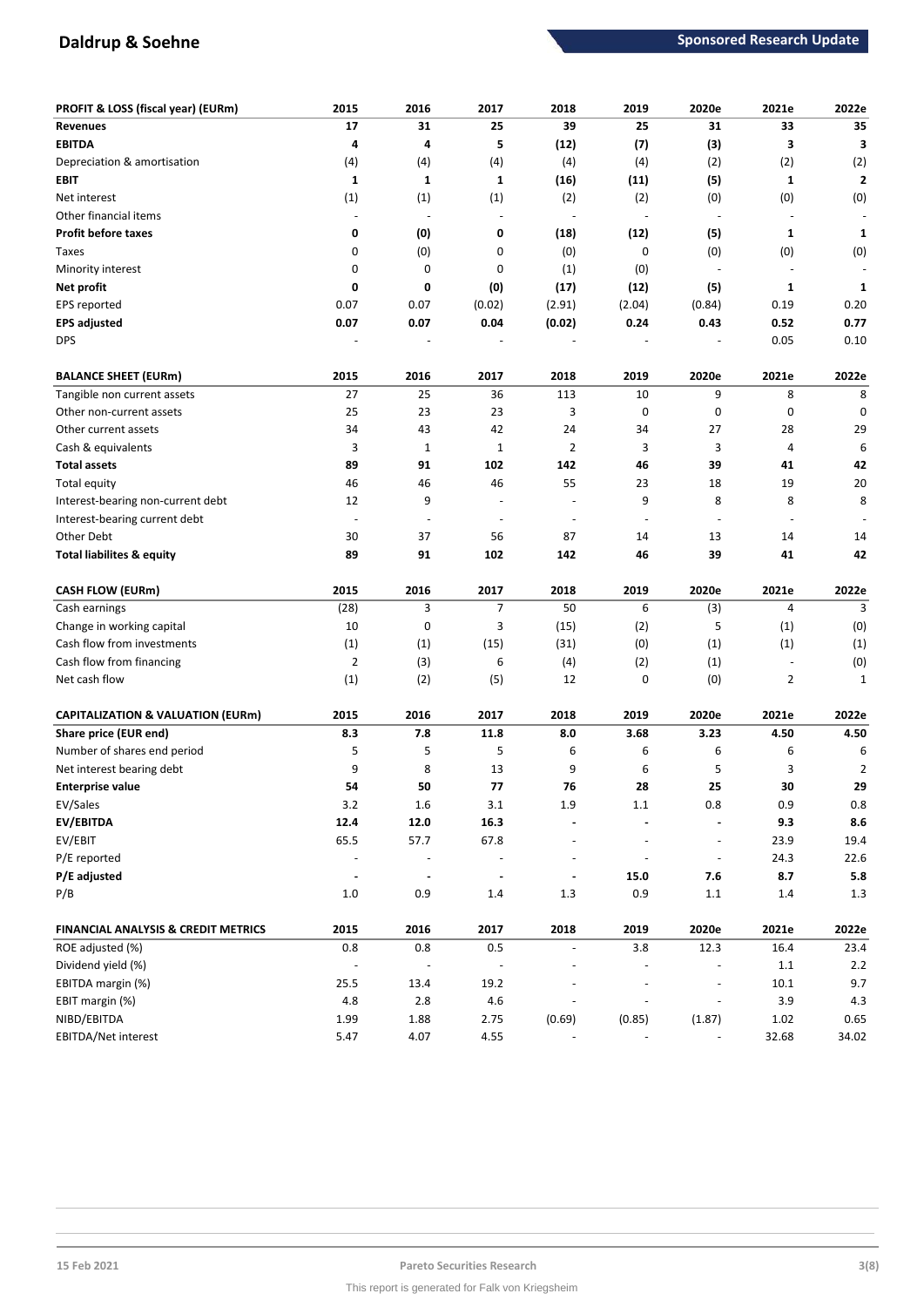#### **Disclaimer and legal disclosures**

#### **Origin of the publication or report**

This publication or report originates from Pareto Securities AS, reg. no. 956 632 374 (Norway), Pareto Securities AS, Frankfu rt branch, reg. no. DE 320 965 513 / HR B 109177 (Germany) or Pareto Securities AB, reg. no. 556206-8956 (Sweden) (together the Group Companies or the "Pareto Securities Group") acting through their common unit Pareto Securities Research. The Group Companies are supervised by the Financial Supervisory Authority of their respective home countries.

#### **Content of the publication or report**

This publication or report has been prepared solely by Pareto Securities Research.

Opinions or suggestions from Pareto Securities Research may deviate from recommendations or opinions presented by other departments or companies in the Pareto Securities Group. The reason may typically be the result of differing time horizons, methodologies, contexts or other factors.

#### **Sponsored research**

Please note that if this report is labelled as "sponsored research" on the front page, Pareto Securities has entered into an agreement with the company about the preparation of research reports and receives compensation from the company for this service. Sponsored research is prepared by the Research Department of Pareto Securities without any instruction rights by the company. Sponsored research is however commissioned for and paid by the company and such material is considered by Pareto Securities to qualify as an acceptable minor non-monetary benefit according to the EU MiFID II Directive.

#### **Basis and methods for assessment**

Opinions and price targets are based on one or more methods of valuation, for instance cash flow analysis, use of multiples, behavioral technical analyses of underlying market movements in combination with considerations of the market situation and the time horizon. Key assumptions of forecasts, price targets and projections in research cited or reproduced appear in the research material from the named sources. The date of publication appears from the research material cited or reproduced. Opinions and estimates may be updated in subsequent versions of the publication or report, provided in and social cited or repo that the relevant company/issuer is treated anew in such later versions of the publication or report.

Pareto Securities Research may provide credit research with more specific price targets based on different valuation methods, including the analysis of key credit ratios and other factors describing the securities creditworthiness, peer group analysis of securities with similar creditworthiness and different DCF-valuations. All descriptions of loan agreement structures and loan agreement features are obtained from sources which Pareto Securities Research believes to be reliable, but Pareto Securities Research does not represent or warrant their accuracy. Be aware that investors should go through the specific complete loan agreement before investing in any bonds and not base an investment decision based solely on information contained in this publication or report.

Pareto Securities Research has no fixed schedule for updating publications or reports.

Unless otherwise stated on the first page, the publication or report has not been reviewed by the issuer before dissemination. In instances where all or part of a report is presented to the issuer prior to publication, the purpose is to ensure that facts are correct.

#### **Validity of the publication or report**

All opinions and estimates in this publication or report are, regardless of source, given in good faith and may only be valid as of the stated date of this publication or report and are subject to change without notice

#### **No individual investment or tax advice**

The publication or report is intended only to provide general and preliminary information to investors and shall not be construed as the basis for any investment decision. This publication or report has been prepared by Pareto Securities Research as general information for private use of investors to whom the publication or report has been distributed, but it is not intended as a personal recommendation of particular financial instruments or strategies and thus it does not provide individually tailored investmen t advice, and does not take into account the individual investor's particular financial situation, existing holdings or liabilities, investment knowledge and experience, investment objective and horizon or risk profile and preferences. The investor must particularly ensure the suitability of an investment as regards his/her financial and fiscal situation and investment objectives. The investor bears the risk of losses in connection with an investment.

Before acting on any information in this publication or report, we recommend consulting your financial advisor.

The information contained in this publication or report does not constitute advice on the tax consequences of making any particular investment decision. Each investor shall make his/her own appraisal of the tax and other financial merits of his/her investment.

#### **Sources**

This publication or report may be based on or contain information, such as opinions, recommendations, estimates, price targets and valuations which emanate from Pareto Securities Research' analysts or representatives, publicly available information, information from other units or companies in the Group Companies, or other named sources.

To the extent this publication or report is based on or contains information emanating from other sources "Other Sources") than Pareto Securities Research ("External Information"), Pareto Securities Research has deemed the Other Sources to be reliable but neither the companies in the Pareto Securities Group, others associated or affiliated with said companies nor any other person, guarantee the accuracy, adequacy or completeness of the External Information.

#### **Ratings**

| Equity ratings: | "Buy"  | Pareto Securities Research expects this financial instrument's total return to exceed 10% over the next 12 months                   |
|-----------------|--------|-------------------------------------------------------------------------------------------------------------------------------------|
|                 | "Hold" | Pareto Securities Research expects this financial instrument's total return to be between -10% and 10% over the next 12 months      |
|                 | "Sell" | Pareto Securities Research expects this financial instrument's total return to be negative by more than 10% over the next 12 months |

Analysts Certification<br>The research analyst(s) whose name(s) appear on research reports prepared by Pareto Securities Research certify that: (i) all of the views expressed in the research report accurately reflect their pe "Hold"<br>"Pareto Securities Research expects this financial instrument's total return to be between -10% and 10% over the next 12 months<br>"Sell" Pareto Securities Research expects this financial instrument's total return to b research analysts in research reports that are prepared by Pareto Securities Research.

The research analysts whose names appears on research reports prepared by Pareto Securities Research received compensation that is based upon various factors including Pareto Securities' total revenues, a portion of which are generated by Pareto Securities' investment banking activities.

#### **Limitation of liability**

Pareto Securities Group or other associated and affiliated companies assume no liability as regards to any investment, divest ment or retention decision taken by the investor on the basis of this publication or report. In no event will entities of the Pareto Securities Group or other associated and affiliated companies be liable for direct, indirect or incidental, special or consequential damages resulting from the information in this publication or report.

Neither the information nor any opinion which may be expressed herein constitutes a solicitation by Pareto Securities Research of purchase or sale of any securities nor does it constitute a solicitation to any person in any jurisdiction where solidtation would be unlawful. All information contained in this research report has been compiled from sources believed to be reliable. However, no representation or warranty, express or implied, is made with respect to the completeness or accuracy of its contents, and it is not to be relied upon as authoritative.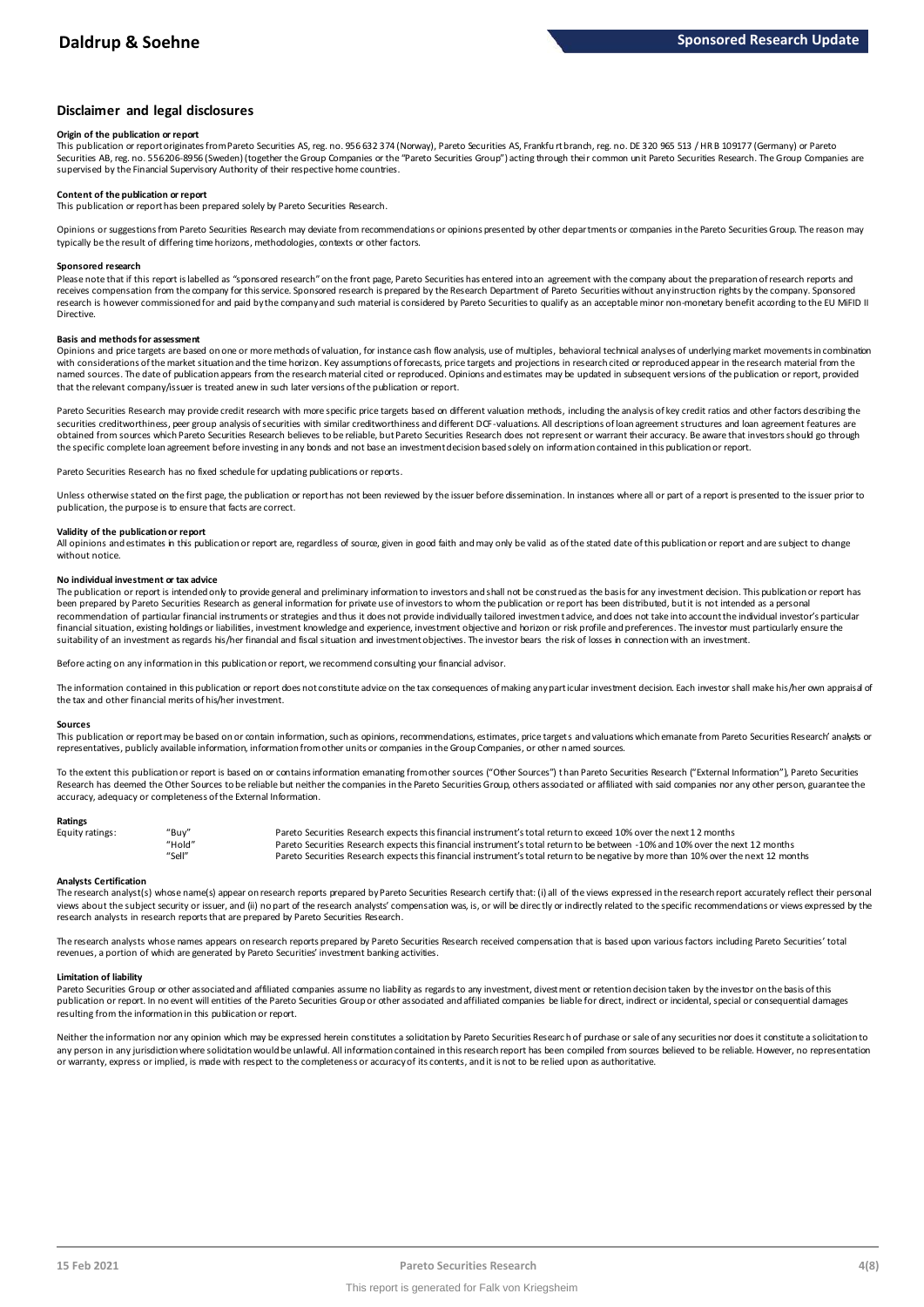#### **Risk information**

The risk of investing in certain financial instruments, including those mentioned in this document, is generally high, as their market value is exposed to a lot of different factors such as the operational and financial conditions of the relevant company, growth prospects, change in interest rates, the economic and political environment, foreign exchange rates, shifts in market sentiments etc. Where an investment or security is denominated in a different currency to the investor's currency of reference, changes in rates of exchange may have an adverse effect on the value, price or income of or from that investment to the investor. Past performance is not a guide to future performance. Estimates of future performance are based on assumptions that may not be realized. When investing in individual shares, the investor may lose all or part of the investments.

#### **Conflicts of interest**

Companies in the Pareto Securities Group, affiliates or staff of companies in the Pareto Securities Group, may perform services for, solicit business from, make a market in, hold long or short positions in, or otherwise be interested in the investments (including derivatives) of any company mentioned in the publication or report.

In addition Pareto Securities Group, or affiliates, may from time to time have a broking, advisory or other relationship with a company which is the subject of or referred to in the relevant Research, including acting as that company's official or sponsoring broker and providing investment banking or other financial services. It is the policy of Pareto to seek to act as corporate adviser or broker to some of the companies which are covered by Pareto Securities Research. Accordingly companies covered in any Research may be the subject o f marketing initiatives by the Investment Banking Department.

To limit possible conflicts of interest and counter the abuse of inside knowledge, the analysts of Pareto Securities Research are subject to internal rules on sound ethical conduct, the management of inside<br>information, ha legislation and relevant industry standards. The object of the internal rules is for example to ensure that no analyst will abuse or cause others to abuse confidential information. It is the policy of Pareto Securities Research that no link exists between revenues from capital markets activities and individual analyst remuneration. The Group Companies are members of national stockbrokers' associations in each of the countries in which the Group Companies have their head offices. Internal rules have been developed in accordance with recommendations issued by the stockbrokers associations. This material has been prepared following the Pareto Securities Conflict of Interest Policy.

The guidelines in the policy indude rules and measures aimed at achieving a sufficient degree of independence between variou s departments, business areas and sub-business areas within the Pareto Securities Group in order to, as far as possible, avoid conflicts of interest from arising between such departments, business areas and sub-business areas as well as their customers. One purpose of such measures is to restrict the flow of information between certain business areas and sub-business areas within the Pareto Securities Group, where conflicts of interest may arise and to safeguard the impartialness of the employees. For example, the Investment Banking departments and certain other departments included in the Pareto Securities Group are surrounded by arrangements, so-called Chinese Walls, to restrict the flows of sensitive information from such departments. The internal guidelines also include, without limitation, rules aimed at securing the impartialness of, e.g., analysts working in the Pareto Securities Research departments, restrictions with regard to the remuneration paid to such analysts, requirements with respect to the independence of analysts from other departments within the Pareto Securities Group rules concerning contacts with covered companies and rules concerning personal account trading carried out by analysts.

#### **Distribution restriction**

The securities referred to in this publication or report may not be eligible for sale in some jurisdictions and persons into whose possession this document comes should inform themselves about and observe Pareto Securities Group rules concerning contacts with covered companies and rules concerning personal account trading carried out by analysts.<br>Distribution restriction<br>The securities referred to in this publication or rep Authority (FCA).

This research is only intended for and may only be distributed to institutional investors in the United States and U.S entities seeking more information about any of the issuers or securities discussed in this report should contact Pareto Securities Inc. at 150 East 52nd Street, New York, NY 10022, Tel. 212 829 4200.

Pareto Securities Inc. is a broker-dealer registered with the U.S. Securities and Exchange Commission and is a member of FINRA & SIPC. U.S. To the extent required by applicable U.S. laws and regulations, Pareto Securities Inc. accepts responsibility for the contents of this publication. Investment products provided by or through Pareto Securities Inc. or Pareto Securities Research are not FDIC insured, may lose value and are not guaranteed by Pareto Securities Inc. or Pareto Securities Research. Investing in non-U.S. securities may entail certain risks. This document does not constitute or form part of any offer for sale or subscription, nor shall it or any part of it form the basis of or be relied on in connection with any contract or commitment whatsoever. The securities of non-U.S. issuers may not be registered with or subject to SEC reporting and other requirements. The information available about non-U.S. companies may be limited, and non-U.S. companies are generally not subject to the same uniform auditing and reporting standards as U.S. companies. Market rules, conventions and practices may differ from U.S. markets, adding to transaction costs or causing delays in the purchase or sale of securities. Securities of some non-U.S. companies may not be as liquid as securities of comparable U.S. companies. Fluctuations in the values of national currencies, as well as the potential for governmental restrictions on currency movements, can significantly erode principal and investment returns.

Pareto Securities Research may have material conflicts of interest related to the production or distribution of this research report which, with regard to Pareto Securities Research, are disclosed herein.

#### **Distribution in Singapore**

Pareto Securities Pte Ltd holds a Capital Markets Services License is an exempt financial advisor under Financial Advisers Act, Chapter 110 ("FAA") of Singapore and a subsidiary of Pareto Securities AS.

This report is directed solely to persons who qualify as "accredited investors", "expert investors" and "institutional investors" as defined in section 4A(1) Securities and Futures Act, Chapter 289 ("SFA") Distribution in Singapore<br>Pareto Securities Pte Ltd holds a Capital Markets Services License is an exempt financial advisor under Financial Advisers Act, Chapter 110 ("FAA") of Singapore and a subsidiary of Pareto Securiti person. You should seek advice from a financial adviser regarding the suitability of any product referred to in this report, taking into account your specific financial objectives, financial situation or particular needs before making a commitment to purchase any such product. Please contact Pareto Securities Pte Ltd, 16 Collyer Quay, # 2 7-02 Income at Raffles, Singapore 049318, at +65 6408 9800 in matters arising from, or in connection with this report.

Additional provisions on Recommendations distributed in the Canada<br>Canadian recipients of this research report are advised that this research report is not, and under no drecumstances is it to be construed as an offer to s that may be described herein. This research report is not, and under no circumstances is it to be construed as, a prospectus, offering memorandum, advertisement or a public offering in Canada of such from, or in connection with this report.<br>Additional provisions on Recommendations distributed in the Canada<br>Canadian recipients of this research report are advised that this research report is not, and under no circumstanc representation to the contrary is an offence. Any securities described or discussed within this research report may only be distributed in Canada in accordance with applicable provincial and territorial<br>securities laws. An securities regulators and only by a dealer properly registered under applicable securities laws or, alternatively, pursuant to an exemption from the dealer registration requirement in the relevant province or territory of Canada in which such offer or sale is made. Under no circumstances is the information contained herein to be con strued as investment advice in any province or territory of Canada nor should it be<br>construed as liability whatsoever for any direct or consequential loss arising from any use of this research report or the information contained herein.

#### **Distribution in United Kingdom**

This publication is issued for the benefit of persons who qualify as eligible counterparties or professional dients and should be made available only to such persons and is exempt from the restriction on financial promotion in s21 of the Financial Services and Markets Act 2000 in reliance on provision in the FPO.

#### **Copyright**

This publication or report may not be mechanically duplicated, photocopied or otherwise reproduced, in full or in part, under applicable copyright laws. Any infringement of Pareto Securities Research's copyright can be pursued legally whereby the infringer will be held liable for any and all losses and expenses incurred by the infringement.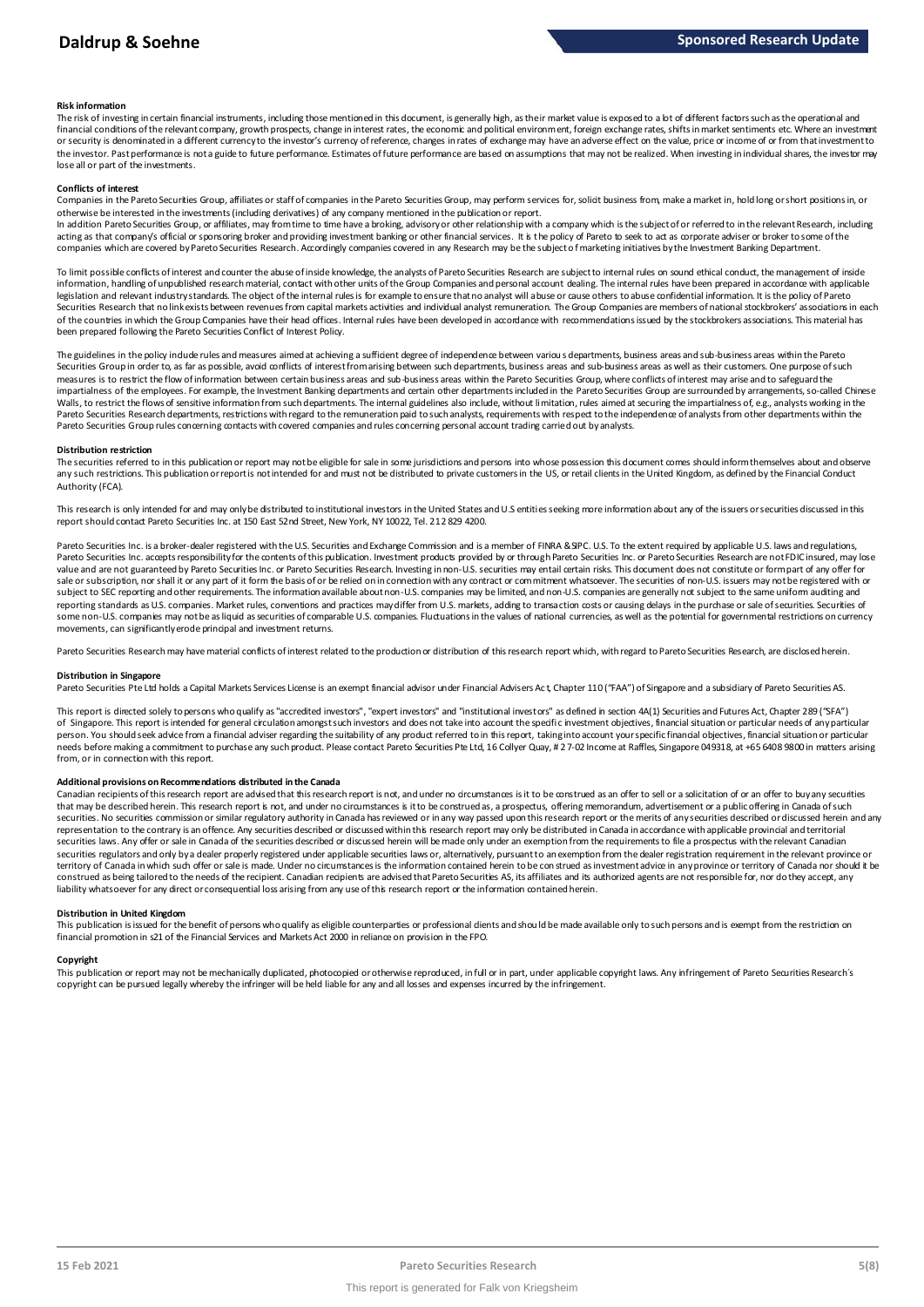#### **Appendix A**

#### Disclosure requirements pursuant to the Norwegian Securities Trading Regulations section 3-10 (2) and section 3-11 (1), letters a-b

The below list shows companies where Pareto Securities AS - together with affiliated companies and/or persons – own a portion of the shares exceeding 5 % of the total share capital in any company<br>where a recommendation has

|                            |                                                                                  |        | Disclosure requirements pursuant to the Norwegian Securities Trading Regulations section 3-10(2) and section 3-11(1). letters a-b                      |           |                             |
|----------------------------|----------------------------------------------------------------------------------|--------|--------------------------------------------------------------------------------------------------------------------------------------------------------|-----------|-----------------------------|
|                            | where a recommendation has been produced or distributed by Pareto Securities AS. |        | The below list shows companies where Pareto Securities AS -together with affiliated companies and/or persons – own a portion of the shares exceeding 5 |           |                             |
| Companies                  | No. of shares Holdings in % Companies                                            |        |                                                                                                                                                        |           | No. of shares Holdings in % |
| <b>Helgeland Sparebank</b> | 2.015.935                                                                        | 9.66%  | SpareBank 1Østfold Akersl                                                                                                                              | 1.139.560 | 9.20%                       |
| Pareto Bank ASA            | 16.234.430                                                                       | 23.24% | Sparebanken Vest                                                                                                                                       | 6.735.132 | 6.28%                       |
|                            |                                                                                  |        | Pareto Securities AS or its affiliates own as determined in accordance with FINRA Rule 2241, 1 % or more of the equity securiies of :                  |           |                             |
| Companies                  | No. of shares Holdings in % Companies                                            |        |                                                                                                                                                        |           | No. of shares Holdings in % |
| DOF A SA                   | 3.789.844                                                                        | 1.29%  | SpareBank 1SMN                                                                                                                                         | 1876.052  | 1.44%                       |

| Pareto Bank ASA            | 10.234.43U                  | 23.24% | Sparepanken vest                                                                                                                      | 0.730.132                   | <b>0.20%</b> |
|----------------------------|-----------------------------|--------|---------------------------------------------------------------------------------------------------------------------------------------|-----------------------------|--------------|
|                            |                             |        | Pareto Securities AS or its affiliates own as determined in accordance with FINRA Rule 2241, 1 % or more of the equity securiies of : |                             |              |
| Companies                  | No. of shares Holdings in % |        | Companies                                                                                                                             | No. of shares Holdings in % |              |
| DOF ASA                    | 3.789.844                   | 1.29%  | SpareBank 1SMN                                                                                                                        | 1876.052                    | 1.44%        |
| <b>Helgeland Sparebank</b> | 2.015.935                   | 9.66%  | SpareBank 1Østfold Akersl                                                                                                             | 1.139.560                   | 9.20%        |
| NHST Media Group AS        | 17,900                      | 1.39%  | SpareBank 1Østlandet                                                                                                                  | 3.153.952                   | 2.94%        |
| Pareto Bank ASA            | 16,234,430                  | 23.24% | Sparebanken Møre                                                                                                                      | 305.369                     | 3.09%        |
| Selvaag Bolig ASA          | 2.812.269                   | 3.00%  | Sparebanken Sør                                                                                                                       | 433.544                     | 2.77%        |
| SpareBank 1BV              | 1.640.220                   | 2.60%  | Sparebanken Vest                                                                                                                      | 6.735.132                   | 6.28%        |
| SpareBank 1Nord-Norge      | 3.872.656                   | 3.86%  | <b>Totens Sparebank</b>                                                                                                               | 78.246                      | 1.28%        |
|                            |                             |        |                                                                                                                                       |                             |              |

Pareto Securities AS may hold financial instruments in companies where a recommendation has been produced or distributed by Pareto Securities AS in connection with rendering investment services, including Market Making.

|                           | Analyst     | Total     |                          | Analyst     | Total     |                             | Analyst     | Total    |
|---------------------------|-------------|-----------|--------------------------|-------------|-----------|-----------------------------|-------------|----------|
| Company                   | holdings*   | holdings  | Company                  | holdings*   | holdings  | Company                     | holdings*   | holdings |
| Aker ASA                  | 500         | 1,794     | Frontline                | 0           | 46,918    | <b>REC Silicon</b>          | $\mathbf 0$ | 35,500   |
| Aker BP                   | $\Omega$    | 32,692    | Gjensidige Forsikring    | $\pmb{0}$   | 7,294     | SalM ar                     | $\mathbf 0$ | 305      |
| Aker Carbon Capture       | $\mathbf 0$ | 273,918   | Golden Ocean Group       | $\mathbf 0$ | 1,433     | Sandnes Sparebank           | $\mathbf 0$ | 127,013  |
| Aker Offshore Wind        | $\Omega$    | 135,703   | Grieg Seafood            | $\Omega$    | 13,150    | Sbanken ASA                 | $\mathbf 0$ | 4,520    |
| American Shipping Company | 0           | 3,780     | Hafnia Limited           | $\mathbf 0$ | 99,500    | Scatec Solar                | $\pmb{0}$   | 20,000   |
| Aprila Bank ASA           | 0           | 22,675    | HydrogenPro              | $\mathbf 0$ | 37,395    | Schibsted ASA B Aksjer      | $\pmb{0}$   | 569      |
| Archer                    | 0           | 32,730    | Ice Group ASA            | 0           | 190,000   | Selvaag Bolig               | 0           | 50,000   |
| Arcus                     | 0           | 2,784     | Komplett Bank            | $\mathbf 0$ | 99,300    | Skitude                     | $\mathbf 0$ | 12,695   |
| Atlantic Sapphire         | 0           | 10,010    | Kongsberg Gruppen        | $\pmb{0}$   | 35,581    | SpareBank 1BV               | $\mathbf 0$ | 7,000    |
| Austevoll Seafood         | $\Omega$    | 29,135    | <b>KWS</b>               | 75          | 75        | SpareBank 1 Nord-Norge      | $\mathbf 0$ | 1,850    |
| Avance Gas                | $\Omega$    | 3,362     | Lerøy Seafood Group      | $\mathbf 0$ | 18,068    | SpareBank 1 SMN             | $\mathbf 0$ | 13,350   |
| Axactor                   | $\mathbf 0$ | 44,376    | Mowi                     | $\mathbf 0$ | 4,819     | SpareBank 1 SR-Bank         | $\mathbf 0$ | 9,643    |
| B2Holding AS              | $\mathbf 0$ | 14,075    | M PC Container Ships     | $\mathbf 0$ | 41,175    | Sparebank 1Østfold Akershus | $\pmb{0}$   | 1.252    |
| <b>BASF</b>               | 270         | 270       | NORBIT ASA               | $\pmb{0}$   | 5,428     | SpareBank 1Østlandet        | $\pmb{0}$   | 8,621    |
| <b>B</b> onheur           | 0           | 32,355    | Nordic Semiconductor     | $\mathbf 0$ | 5,100     | Sparebanken Møre            | $\mathbf 0$ | 180      |
| Borregaard ASA            | 0           | 500       | Norsk Hydro              | $\Omega$    | 107,171   | Sparebanken Sør             | $\mathbf 0$ | 16,235   |
| Bouvet                    | $\Omega$    | 294       | Norske Skog              | $\mathbf 0$ | 8,225     | Sparebanken Vest            | $\mathbf 0$ | 16,185   |
| <b>BRABank</b>            | $\mathbf 0$ | 74,607    | Norwegian Energy Company | $\mathbf 0$ | 790       | Sparebanken Øst             | $\mathbf 0$ | 1,500    |
| <b>BW</b> Energy          | 0           | 43,075    | Norwegian Finans Holding | $\mathbf 0$ | 3,210     | Stolt-Nielsen               | $\pmb{0}$   | 1,817    |
| <b>BW LPG</b>             | 0           | 11,246    | Norwegian Property       | $\mathbf 0$ | 13,150    | Storebrand                  | $\pmb{0}$   | 9,732    |
| <b>BW</b> Offshore        | 0           | 11,326    | <b>NTS</b>               | $\mathbf 0$ | 2,272     | Subsea 7                    | $\mathbf 0$ | 9,226    |
| <b>DNB</b>                | 0           | 29,908    | Ocean Yield              | $\mathbf 0$ | 67,710    | Telenor                     | $\mathbf 0$ | 4,249    |
| <b>DNO</b>                | 0           | 217,978   | OHT                      | $\mathbf 0$ | 2,650     | <b>TGS-NOPEC</b>            | $\mathbf 0$ | 1,300    |
| <b>DOF</b>                | $\Omega$    | 2,366,346 | Okeanis Eco Tankers      | $\Omega$    | 22,000    | Volue                       | $\mathbf 0$ | 15,148   |
| Elkem                     | 0           | 35,710    | Orkla                    | $\mathbf 0$ | 19,353    | <b>VOW</b>                  | $\mathbf 0$ | 5,981    |
| Entra                     | $\mathbf 0$ | 10,382    | Panoro Energy            | $\mathbf 0$ | 9,795     | Wallenius Wilhelmsen        | $\mathbf 0$ | 46,100   |
| Equinor                   | 0           | 3,053     | Pareto Bank              | 0           | 2,410,820 | XXL                         | $\mathbf 0$ | 12,534   |
| Europris                  | 0           | 11,056    | Pexip Holding            | $\mathbf 0$ | 44,583    | Yara                        | $\mathbf 0$ | 14,365   |
| Fjord1ASA                 | $\Omega$    | 50,000    | PGS                      | $\Omega$    | 11,676    | Zaptec                      | $\mathbf 0$ | 65,800   |
| Fjordkraft Holding        | 0           | 12,605    | Protector Forsikring     | $\mathbf 0$ | 13,400    |                             |             |          |
| <b>Flex LNG</b>           | 0           | 14,312    | Quant af uel             | $\mathbf 0$ | 1,120,190 |                             |             |          |

This overview is updated monthly (last updated 15.01.2021). \*Analyst holdings ref ers t o posit ions held by t he Paret o Securit ies AS analyst covering t he company.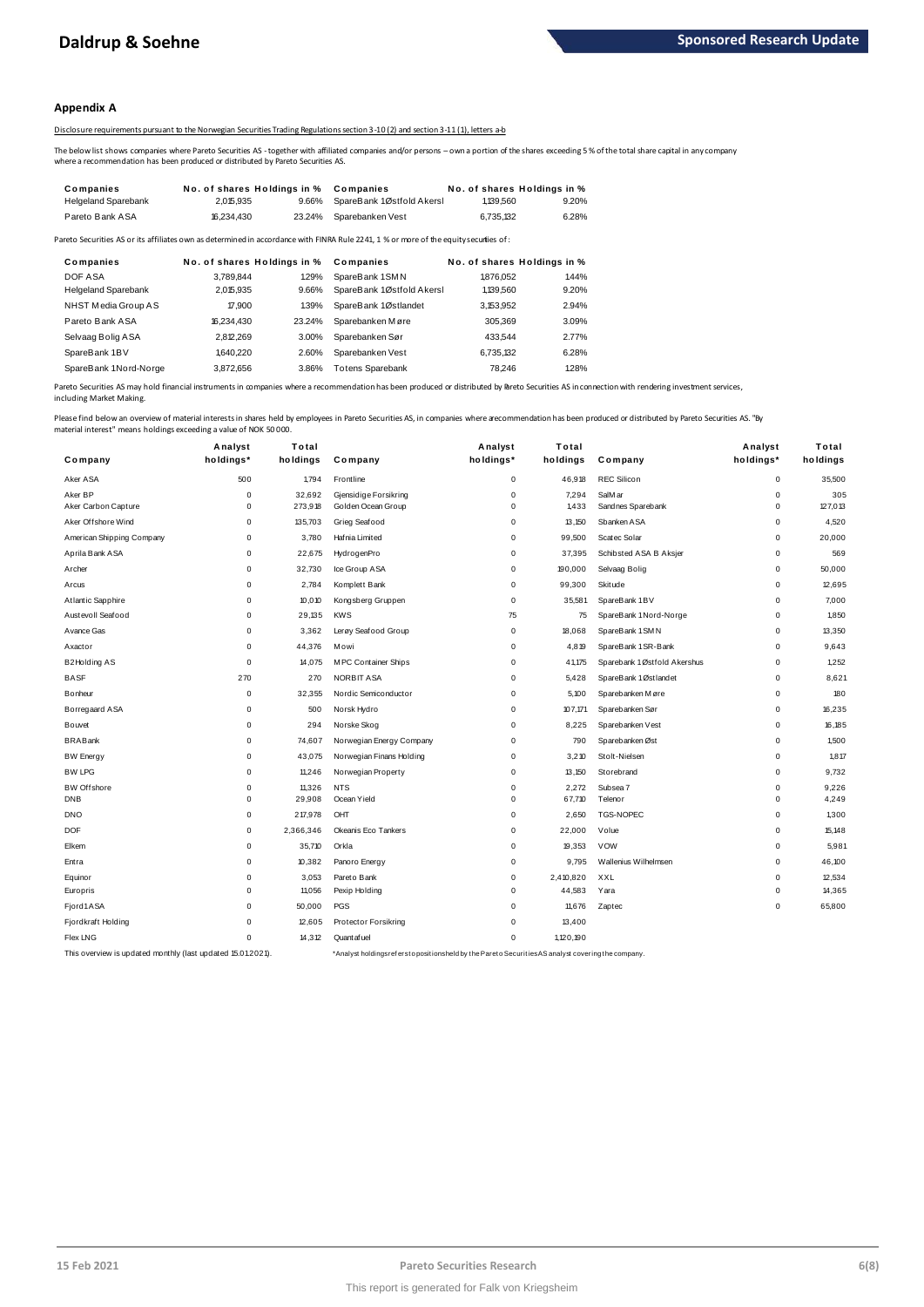#### **Appendix B**

Disclosure requirements pursuant to the Norwegian Securities Trading Regulation § 3-11, letters e-f, ref the Securities Trading Act Section 3-10

Overview over issuers of financial instruments where Pareto Securities AS have prepared or distributed investment recommendation, where Pareto Securities AS have been lead manager/co-lead manager<br>or have rendered publicly or have rendered publicly known not immaterial investment banking services over the previous 12 months:

| 24SevenOffice Scandinavia   | <b>Flexistore AS</b>               | Nordic Halibut             |
|-----------------------------|------------------------------------|----------------------------|
| Acconer AB                  | Genel Energy                       | Norwegian Block Exchange   |
| Africa Energy Corp          | Hafnia Ltd.                        | Odfjell SE                 |
| Akershus Energi             | Helgeland Sparebank                | OHT                        |
| Akva Group                  | <b>HKN</b> Energy Ltd              | Pelagia Holding AS         |
| American Tanker, Inc.       | Hof set h BioCare                  | Pexip Holding              |
| Aprila Bank ASA             | House of Control                   | PGS                        |
| Boreal Holding AS           | HydrogenPro                        | Pioneer Property Group ASA |
| Borr Drilling Limited       | Idavang A/S                        | Quantafuel                 |
| <b>BRAbank</b>              | Instabank ASA                      | REC Silicon                |
| Brooge Energy Limited       | Klaveness Combination Carriers ASA | Salmon Evolution           |
| Bulk Infrastructure Holding | <b>KLP</b>                         | SandnesSparebank           |
| <b>BWEnergy</b>             | Komplett Bank                      | Scorpio Bulkers            |
| Cibus Nordic Real Estate    | Kongsberg Automotive               | SeadrillLtd                |
| Cloudberry Clean Energy     | Kraft Bank                         | Skitude                    |
| CrayoNano AS                | <b>Meltwater</b>                   | Sparebanken Vest           |
| Digiplex                    | Mercell                            | Talos Energy Inc           |
| <b>DOF</b>                  | Mintra Group                       | Tise AS                    |
| DOF Subsea AS               | <b>MPC Container Ships</b>         | Trønderenergi AS           |
| <b>ELOP</b>                 | MutaresSE& Co. KGaA                | WatercirclesForsikring ASA |
| <b>Endur ASA</b>            | Navigator HoldingsLtd.             | West Coast Salmon          |
| Fertiberia S.A.R.L.         | Navios                             | Wheel.me                   |
| Fjordkraft Holding          | Next BiometricsGroup               |                            |
|                             |                                    |                            |

*This overview is updated monthly (this overview is for the period 31.12.2019 – 31.12.2020).*

#### **Appendix C**

Disclosure requirements pursuant to the Norwegian Securities Trading Regulation § 3-11 (4)

# **Distribution of recommendations Disclosure requirements pursuant to<br>Distribution of recommendations**<br>-

| Recommendation | % distribution |
|----------------|----------------|
| Buy            | 69%            |
| Hold           | 27%            |
| Sell           | 3%             |

# **Dom**<br>Distribution of recommendations (transactions\*)<br>-

| Distribution of recommendations (transactions*) |                |  |  |  |
|-------------------------------------------------|----------------|--|--|--|
| Recommendation                                  | % distribution |  |  |  |
| Buy                                             | 83%            |  |  |  |
| Hold                                            | 17%            |  |  |  |
| Sell                                            | 0%             |  |  |  |
|                                                 |                |  |  |  |

\* Companies under coverage with which Pareto Securities Group has on-going or completed public investment banking services in the previous 12 months This overview is updated monthly (last updated 15.01.2021).